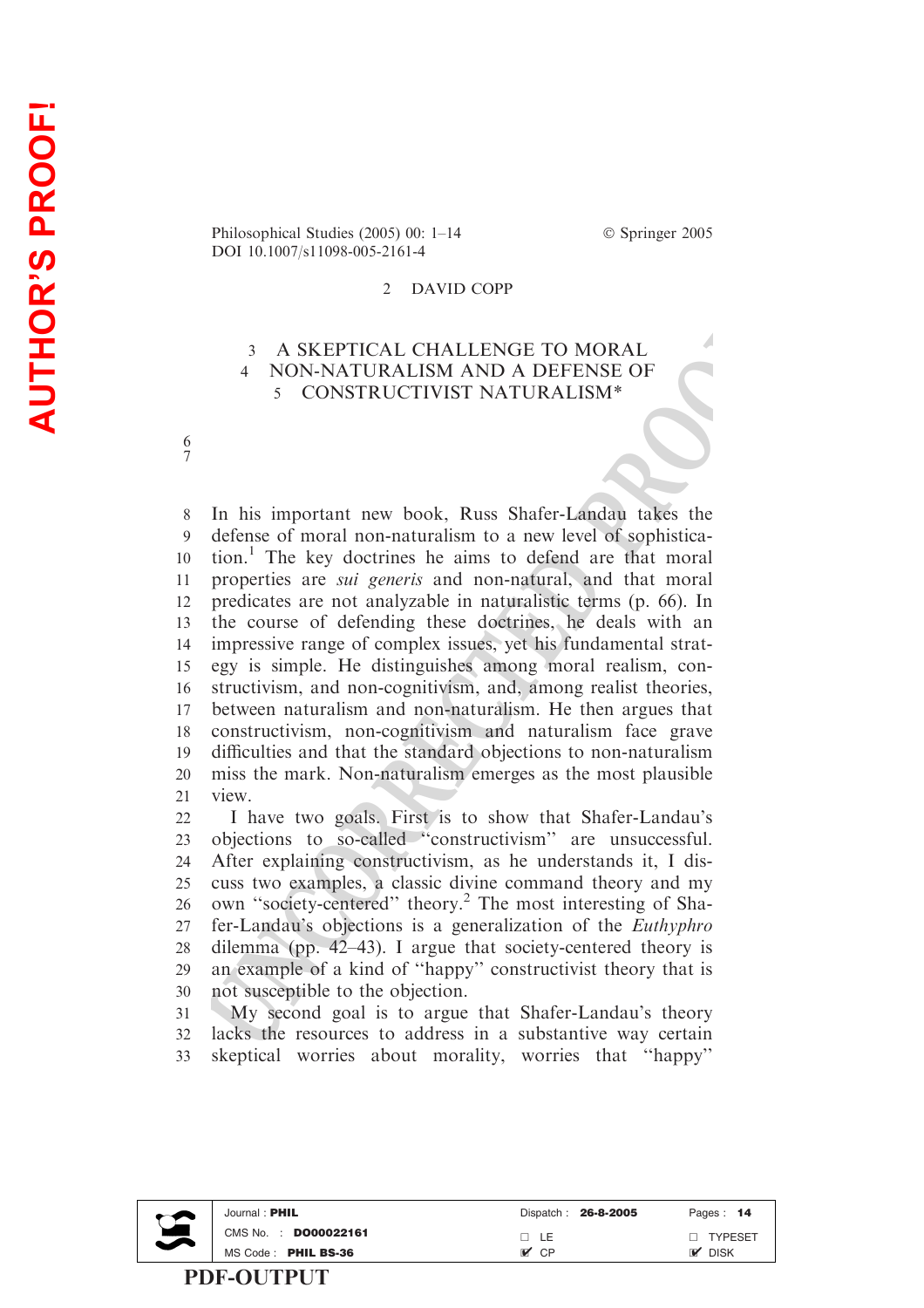constructivist theories can answer. This, I believe, is a major reason to be dissatisfied with Shafer-Landau's non-natural- ism. The problem is not that his theory is realist rather than constructivist. For, as I explain, certain ''happy'' constructiv- ist theories have ''twins'' that are realist and yet answer the skeptical worries. The problem is that Shafer-Landau's theory is a kind of bald realism that lacks internal structure of the kind needed to address the skeptical worries in a substantive way. If we take these worries seriously, we must see Shafer-Landau's theory as inadequate.

#### 1. CONSTRUCTIVISM AND REALISM

 The term ''constructivism'' is widely used in the literature. To avoid terminological issues, I shall simply let Shafer-Landau have the word.

since that is not used in state and is a state and in the proton scheme that the since the step is a kind of *bald* realism that it eachs tand y et any is the step is a kind of *bald* realism that lacks internal structure The motivation for constructivism, as I understand it, is to respond in a substantive way to the skeptical worries about morality that I mentioned above. One example is a worry about what could make it the case that certain garden-variety facts are normative or have normative significance. Construc- tivist theories attempt to respond to these worries by explain- ing the nature of morality in terms of putatively less worrisome phenomena, such as informed choice, rational choice, or the like. The important point is that the skeptical worries that motivate constructivism tend to be neglected by theories of other kinds. Of course, it will not be clear what is at stake until I have explained the worries more fully and shown how society-centered theory deals with them.

 Shafer-Landau views constructivism as a kind of cognitivist 62 irrealism.<sup>3</sup> It denies a thesis he takes to be central to realism, the thesis that some moral truths are ''stance-independent'' (p. 15). He says, ''Realists believe that there are moral truths that obtain independently of any preferred perspective, in the sense that the moral standards that fix the moral facts are not made true by virtue of their ratification from within any given actual or hypothetical perspective'' (p. 15). In a footnote, he explains that ''moral principles'' or ''standards'' are

| Journal : <b>PHIL</b>       | Dispatch: 26-8-2005 | Pages: 14         |
|-----------------------------|---------------------|-------------------|
| CMS No. : <b>DO00022161</b> | $\Box$ IF           | <b>DE TYPESET</b> |
| MS Code: PHIL BS-36         | $V$ CP              | $\mathbb{R}$ DISK |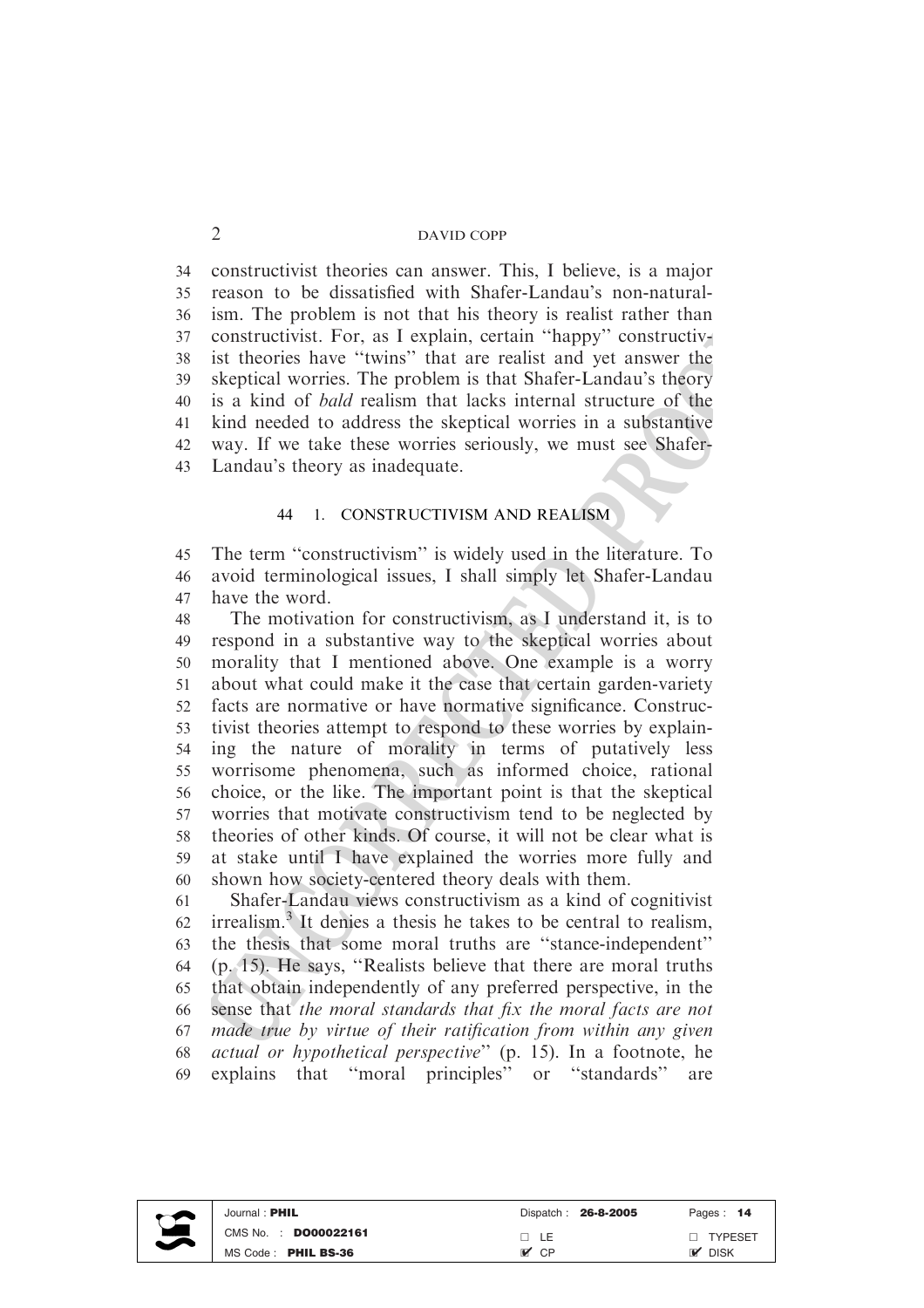conditionals that can be either true or false. The correct stan- dards, ''in conjunction with relevant non-moral facts'', ex- plain ''why the moral facts are as they are'' (p. 15, fn. 2). For example, if slavery is wrong, then there is a true standard that, together with the non-moral facts, implies a prohibition on slavery.

pain way in those that a constructivist the py active  $P_1$ ,  $P_2$ ,  $P_3$ . The  $2y$ , then the state and that, together with the non-moral facts, implies a prohibition on slavery. Constructivism denies the stance-independe Constructivism denies the stance-independence thesis. Sha- fer-Landau says (p. 14), Constructivists endorse the reality of a domain, but explain this by invoking a constructive function out of which the reality is created. This function has moral reality as its output. What distinguishes constructivist theories from one another are the different views about the proper input. ... What is common to all constructivists is the idea that moral reality is constituted by the attitudes, actions, responses, or outlooks of persons, possibly under idealized circumstances. Shafer-Landau explains further that, according to construc- tivism, moral standards are ''made true'' by being endorsed from a preferred standpoint (p. 16). Perhaps we can say, then, that a constructivist theory defines an ''endorsement function'' that takes a specified kind of input and yields mor- al standards as output, where the theory holds that these and only these standards are true, and that they are true because they are the output of the function.

 Although Shafer-Landau views constructivism as irrealist, he says it ''endorses'' the ''reality'' of the moral ''domain''. To explain this, let me distinguish between ''basic realism'' and ''stance-independent realism'', which is a kind of basic realism. I stipulate that basic realism accepts the following doctrines: First, there are moral properties, such as rightness. Second, these properties are sometimes instantiated. Third, moral predicates express these properties. Fourth, moral assertions express beliefs regarding the instantiation of these properties. Fifth, in that they are properties, rightness and other moral properties have the same metaphysical status as 104 familiar non-moral properties, whatever that status is.<sup>4</sup> Basic realism accepts all five doctrines. Stance-independent realism adds the sixth thesis that facts about the instantiation of mor-al properties are ''stance-independent''.

| Journal : <b>PHIL</b>       | Dispatch: <b>26-8-2005</b> | Pages: 14          |
|-----------------------------|----------------------------|--------------------|
| CMS No. : <b>DO00022161</b> | $\Box$ IF                  | <b>THE TYPESET</b> |
| MS Code: PHIL BS-36         | $\mathbb{R}$ CP            | $\mathbb{R}$ DISK  |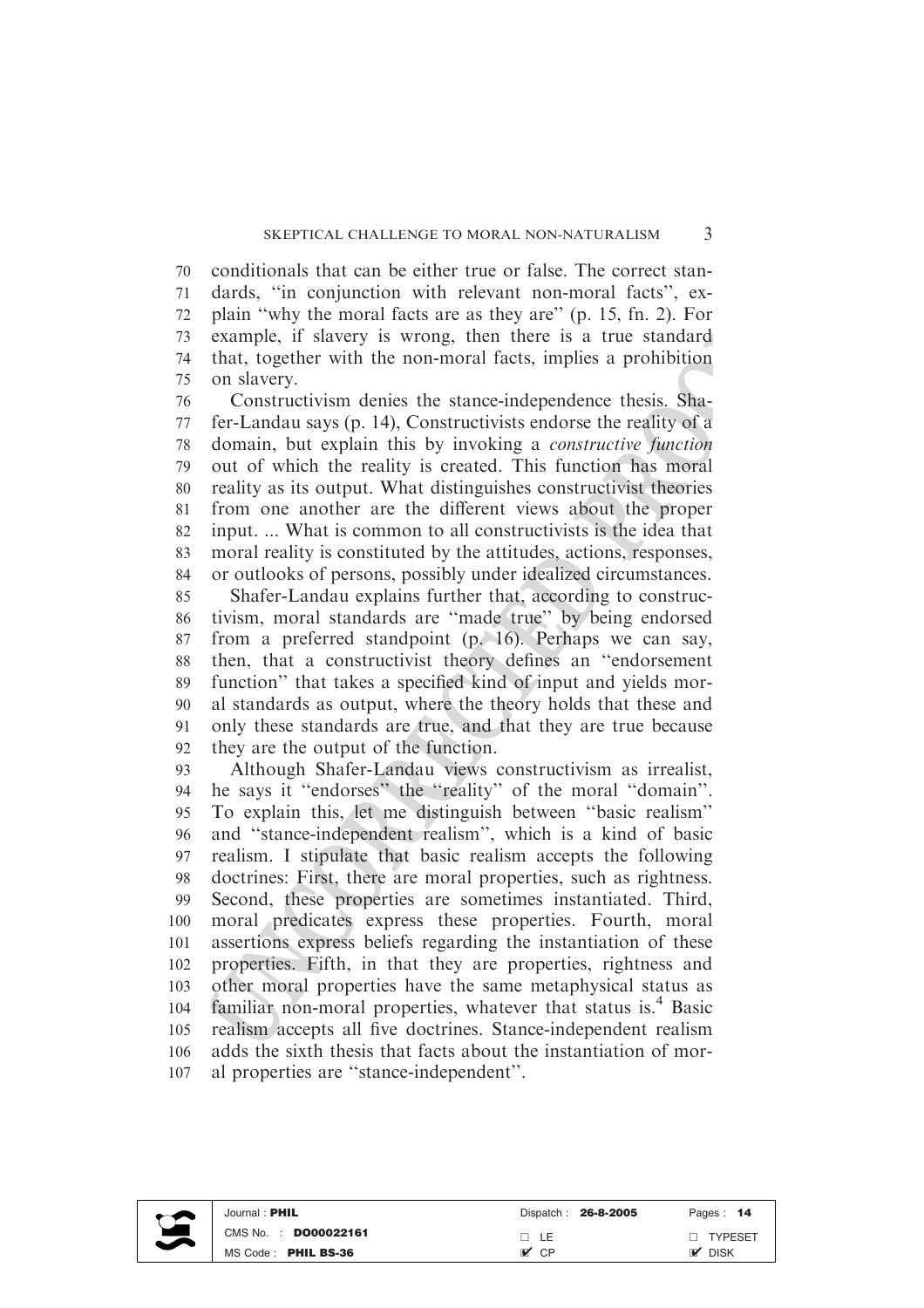Theories that Shafer-Landau counts as ''realist'' appear to accept all six doctrines of stance-independent realism. Con- structivist theories reject stance-independence, but some of them, including society-centered theory, accept the five doc- trines of basic realism. This is an important sense in which they ''endorse'' the ''reality'' of the ''moral domain.'' Divine command theory is a useful example.

### 115 2. DIVINE COMMAND THEORY AND THE EUTHYPHRO OBJECTION

 According to Philip Quinn, a kind of action is morally oblig- atory just in case God has commanded that actions of that kind be performed, and, he holds, God's commanding that 120 an action be performed is what *makes* it obligatory. He holds that an action's having the property of being obligatory *depends on* God's commands.<sup>5</sup> So far, this is a classic divine command theory.

 Divine command theories reject stance-independence, for, as Shafer-Landau says, they propose ''a constructive function that explains the correctness of the proper moral standards'' (p. 16, fn. 4). According to such theories, we can say, a moral standard is true just in case God has commanded compliance with it, and God's commanding compliance with it is what makes it true. Shafer-Landau concedes that divine command theories seem to be realist (p. 16, fn. 4). I think this is be-cause they are a kind of basic realism.

structures from the significant meth-material parameteris, our some of the divisor them, including society-centered theory, accept the five doe-<br>trins is base realism. This is an important sense in which they "endorse" th The strongest objection to divine command theories, says Quinn, can be adapted from a discussion in Plato's 135 Euthyphro.<sup>6</sup> The objection takes the form of a dilemma. Sup- pose that God commands compliance with a given moral standard. Either He commands compliance because compli- ance is obligatory, or compliance is obligatory because He commands it. The first alternative is incompatible with the theory as we have formulated it, since the theory holds that 141 what *makes* compliance obligatory is God's command. But the second alternative seems unacceptable, for it seems to

| Journal : <b>PHIL</b>       | Dispatch: <b>26-8-2005</b> | Pages: 14         |
|-----------------------------|----------------------------|-------------------|
| CMS No. : <b>DO00022161</b> | $\Box$ IF                  | $\Box$ TYPESET    |
| MS Code: PHIL BS-36         | $R$ CP                     | $\mathbb{R}$ DISK |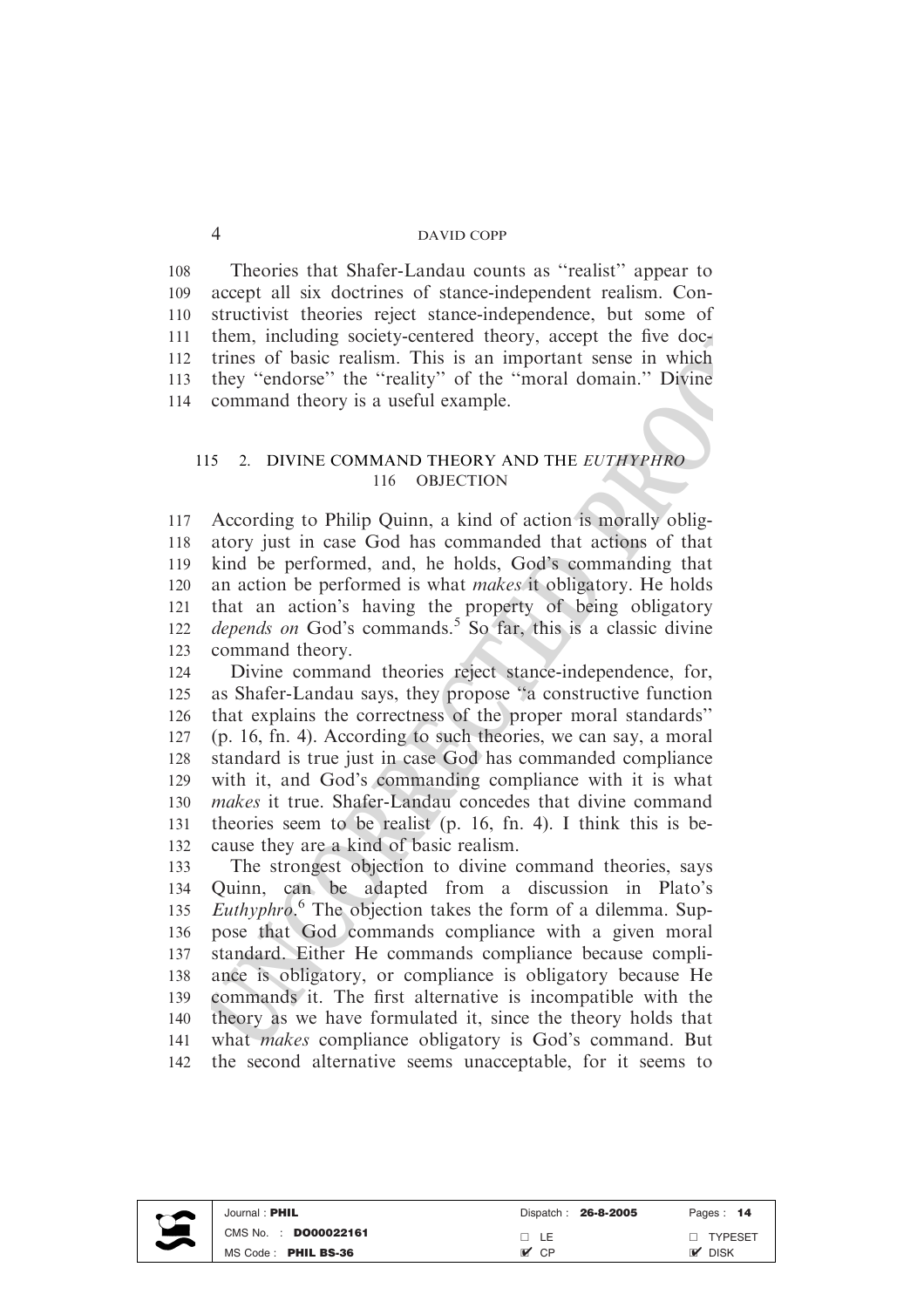allow the possibility of God's commanding compliance with an arbitrary or horrible standard.

 Quinn replies that God's goodness ensures that His com- mands are not arbitrary. And Quinn explains that, in his view, something is good just in case it resembles God in a relevant way. The result is not a form of pure constructivism. It is a divine command theory of duty-related properties com- bined with a resemblance theory of goodness. The latter im- plies, in Shafer-Landau's words, that ''there are moral truths that obtain independently of any preferred perspective'' (p. 15). Hence, Quinn's overall view is a kind of stance-inde-pendent realism.

Canni ciphus taret to as gointaris trained in the search of the search of the search and relation and relation and relation and relation the remote the remote of the remote the remote the remote the search in the several 155 Shafer-Landau holds that *any* (pure) constructivist theory is vulnerable to a version of the Euthyphro objection (pp. 42– 43). Any such theory specifies a preferred standpoint. Either this standpoint is moralized, in that the endorsement of stan- dards in that standpoint is subject to moral constraints, or it is not. If it is not moralized, then, Shafer-Landau says, ''there is no reason to expect that the principles that emerge ... will capture our deepest ethical convictions, or respect the various platitudes that fix our understanding of ethical concepts'' (p. 42, footnote suppressed). But if the standpoint is moral- ized, then there are moral constraints that ''are not them- selves the product of construction'' (p. 42). This is stance-independent realism, not constructivism.

 Shafer-Landau does suggest a strategy for rescuing con- structivism. He says that to avoid resting moral truth on arbitrary endorsements, and to avoid ''lapsing into [stance- independent] realism'', a constructivist theory should say that the relevant endorsements must have ''been formed through exceptional attentiveness to non-moral reasons'' (p. 43).

 The strategy Shafer-Landau is suggesting is familiar. It is adopted by a family of constructivist theories that attempt to ''reduce'' morality to practical rationality in a restricted standpoint. This family includes Kantian theory and neo- Hobbesian contractarianism as well as society-centered the- ory.<sup>7</sup> In recognizing that theories in this family can escape 180 between the horns of the Euthyphro dilemma, Shafer-Landau

| Journal : <b>PHIL</b>       | Dispatch: 26-8-2005 | Pages: 14      |
|-----------------------------|---------------------|----------------|
| CMS No. : <b>DO00022161</b> | $\Box$ IF           | $\Box$ TYPESET |
| MS Code: PHIL BS-36         | $V$ CP              | <b>V</b> DISK  |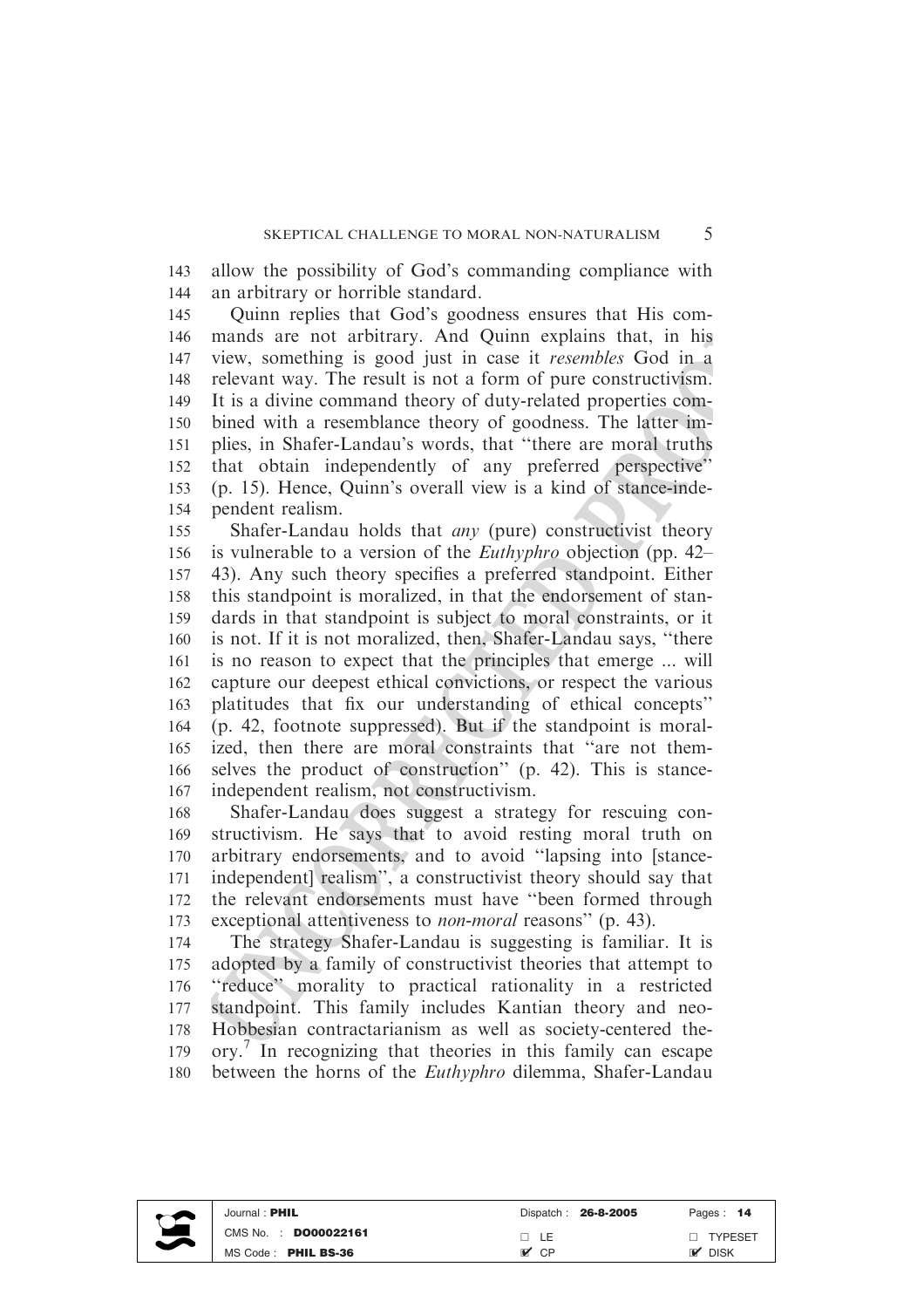181 is acknowledging implicitly that the *Euthyphro* objection does not apply to all constructivist theories. Shafer-Landau objects that it is hard to see why choices that are responsive to non- moral reasons should determine the moral truth (p. 43). But this amounts merely to the reasonable demand that theories of this kind be supported by arguments.

 There is, however, a serious concern about these theories. Their aim is to ''reduce'' morality to practical rationality, but it is arguable that the skeptical worries that motivate con- structivism merely re-appear in such theories as worries about practical rationality. Theories of this kind invite a skepticism about the normativity of judgments of practical rationality. The problem of explaining normativity might simply have been moved to a new location.

#### 3. SOCIETY-CENTERED THEORY

man' its natur of set with consonable dentate in the suppresentation and moral reasons should determine the moral truth (p. 43). But this amounts merely to the reasonable denant that theories of this kind be supported by a The idea behind society-centered theory is simple. We live in societies, and we need to live in societies. We order our lives partly on the basis of norms we share, where our sharing them facilitates beneficial cooperation and coordination among us. To the extent that the currency of these norms actually functions as well as can be, to make things go well in society, the norms are justified, and corresponding moral judgments are true. A morality is a system of norms that is justified to the extent that its currency in society enables soci- ety to get along, and to meet its basic needs. This is the cen- tral idea. The underlying intuition can be expressed as a thought about the function of morality, viz., that morality has the function of making society possible by laying down rules governing our lives that, when they have currency in society, enable society to get along. Different moral codes would differ in how well they would serve this function, and a society would be rational to choose a code to serve in it as the social moral code that would serve this function better than any alternative. The truth about what morality requires depends on what is required by the moral code, the currency of which in society would best serve this function.

| Journal : <b>PHIL</b>       | Dispatch : <b>26-8-2005</b> | Pages: 14         |
|-----------------------------|-----------------------------|-------------------|
| CMS No. : <b>DO00022161</b> | $\Box$ IF                   | $\Box$ TYPESET    |
| MS Code: PHIL BS-36         | $V$ CP                      | $\mathbb{R}$ DISK |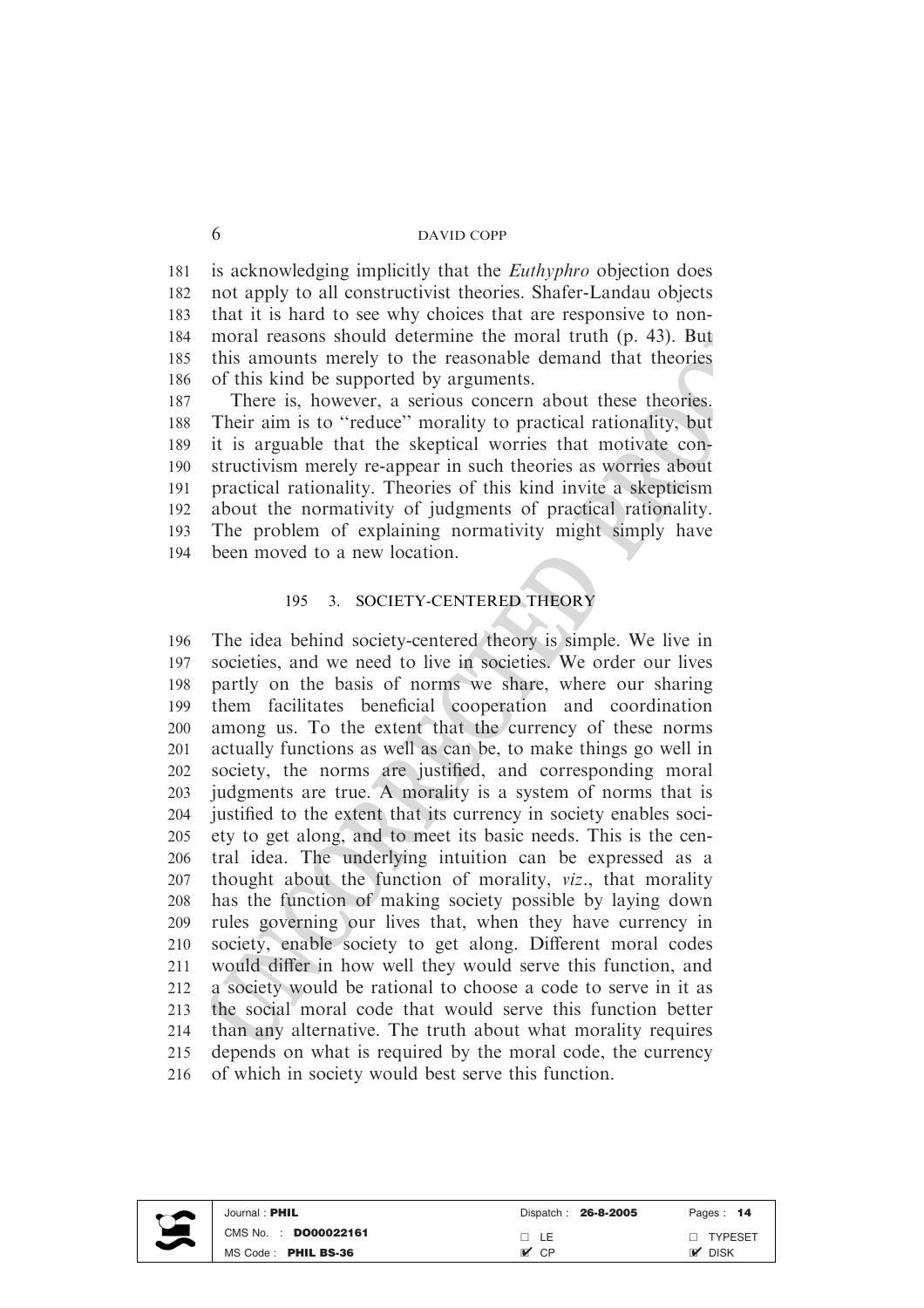There are two key parts to the view. First is the standard- based theory of normative propositions and second is the 219 society-centered theory of morality.<sup>8</sup>

someone of model propositions in terms of the studied correction<br>The standard-based theory expliciates the truth conditions<br>of moral propositions in terms of the studies of relevantly cor-<br>responding moral "standards" or The standard-based theory explicates the truth conditions of moral propositions in terms of the status of relevantly cor- responding moral ''standards'' or ''norms''. To avoid confus- ing my usage of the term ''standard'' with Shafer-Landau's different usage, I shall use the term ''norm'' and speak of the ''norm-based theory''. This theory rests on a distinction be- tween moral propositions – such as the proposition that tor- ture is wrong – and moral norms – such as the norm prohibiting torture that would be expressed by the impera- tive, ''Do not torture anyone!'' Moral propositions are poten- tial objects of belief. But as I use the term, norms are not objects of belief. Most of us subscribe to the norm that pro- hibits torture in that, among other things, we are inhibited from torturing and would feel guilty to torture anyone, but it makes no sense to suppose that someone believes a norm. Norms are expressed by imperatives, and imperatives are not believed, nor do they represent the world as being one way or another. They lack truth value.

 The norm-based theory proposes a schema for giving the truth conditions of moral propositions in terms of the rele- vant status of corresponding norms. Applied to the proposi- tion that torture is wrong, the theory says the proposition is true just in case the corresponding norm, the aforementioned rule that prohibits torture, has a relevantly authoritative 244 status.<sup>9</sup> In my book, I spoke of this status as that of being *justified*, but this detail is unimportant.<sup>10</sup> The key idea is that 246 there is *some* status such that when a norm enjoys that status, the fact that it does underwrites the truth of corresponding moral propositions. Call this the ''truth-grounding status.''

 The schema proposed by the norm-based theory is intended to be applicable to laying out the truth conditions for any kind of normative proposition in terms of a relevant truth- grounding status of corresponding norms. The schema says that a (pure) normative proposition of type K is true if and only if a corresponding norm of type K has the K-relevant

| Journal : <b>PHIL</b>       | Dispatch: 26-8-2005 | Pages: 14         |
|-----------------------------|---------------------|-------------------|
| CMS No. : <b>DO00022161</b> | $\Box$ IF           | $\Box$ TYPESET    |
| MS Code: PHIL BS-36         | $V$ CP              | $\mathbb{R}$ DISK |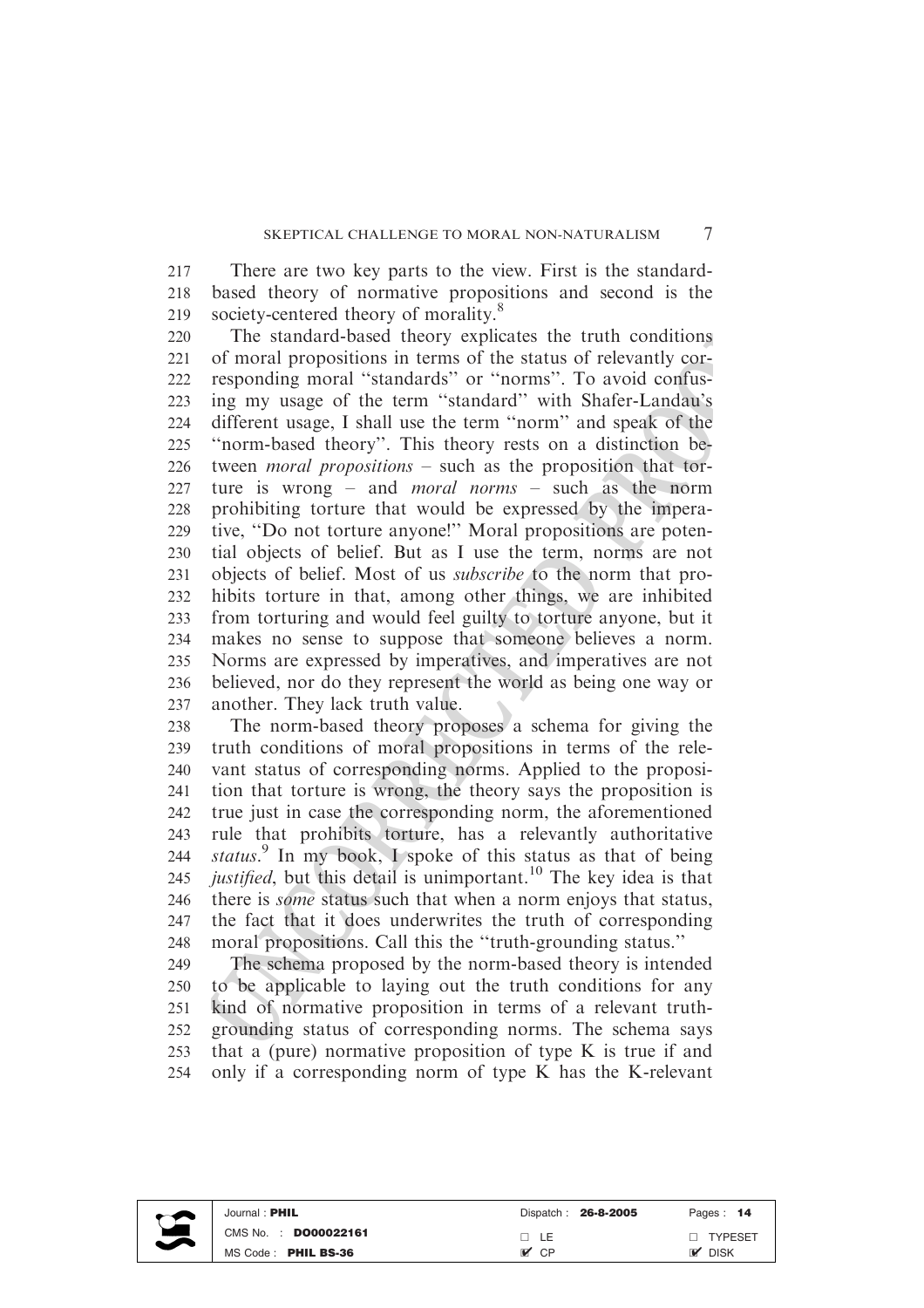255 truth-grounding status.<sup>11</sup> As applied to propositions of eti- quette, for instance, it says that a (pure) proposition of eti- quette, such as the proposition that it is impolite to wear hats indoors, is true if and only if a corresponding norm of eti- quette has the etiquette-relevant status. There is room for 260 debate about what this status might be, of course.<sup>12</sup>

quent, salin as simple that is implointed when task that is the model modeors, is true if and only if a corresponding norm of eti-<br>quelte has the etiquette-relevant status. There is room for<br>debate about what this status Society-centered theory provides a theory about the status that a moral norm must have in order that corresponding moral propositions be true. It links the truth conditions of moral propositions to the status that corresponding norms have when the society would be rational to choose them to serve in the society as the societal moral code. I understand the rationality of a society's choice to depend on whether the choice would best serve the society's needs.<sup>13</sup> Hence, the soci- ety-centered theory links the truth conditions of moral propo- sitions to the status that corresponding norms have when their serving in a society as the societal moral code would enable the society better to serve its needs than would the currency of alternative sets of rules.

 The issue of how best to promote societal needs clearly is empirical. Hence, the moral implications of society-centered theory are both contingent and somewhat speculative. I think the upshot is likely to be that a deontological moral code of a familiar kind qualifies as having the ''truth-grounding status''. 279 Such a code would impose familiar duties on us.<sup>14</sup>

 On my approach, moral ''properties'' are best viewed as relations. Strictly speaking, wrongness, for example, is a rela- tion between actions and a relevant society. To be sure, since I believe that societies have basically the same needs, I think the moral codes that are justified relative to different societies will tend to be similar in content. Yet societies can be in dif- ferent circumstances, which means that the moral codes justi- fied in relation to them are unlikely to be exactly the same. This point gives rise to worries of various kinds, but I have 289 to set them aside.<sup>15</sup>

 This is the view in a nutshell, although this brief exposition raises many questions that I am unable to answer here. I can-not to pause explain the idea of a society, nor can I defend

| Journal: <b>PHIL</b>        | Dispatch: 26-8-2005 | Pages: 14          |
|-----------------------------|---------------------|--------------------|
| CMS No. : <b>DO00022161</b> | $\Box$ IF           | <b>THE TYPESET</b> |
| MS Code : PHIL BS-36        | $\mathbb{R}$ CP     | <b>V</b> DISK      |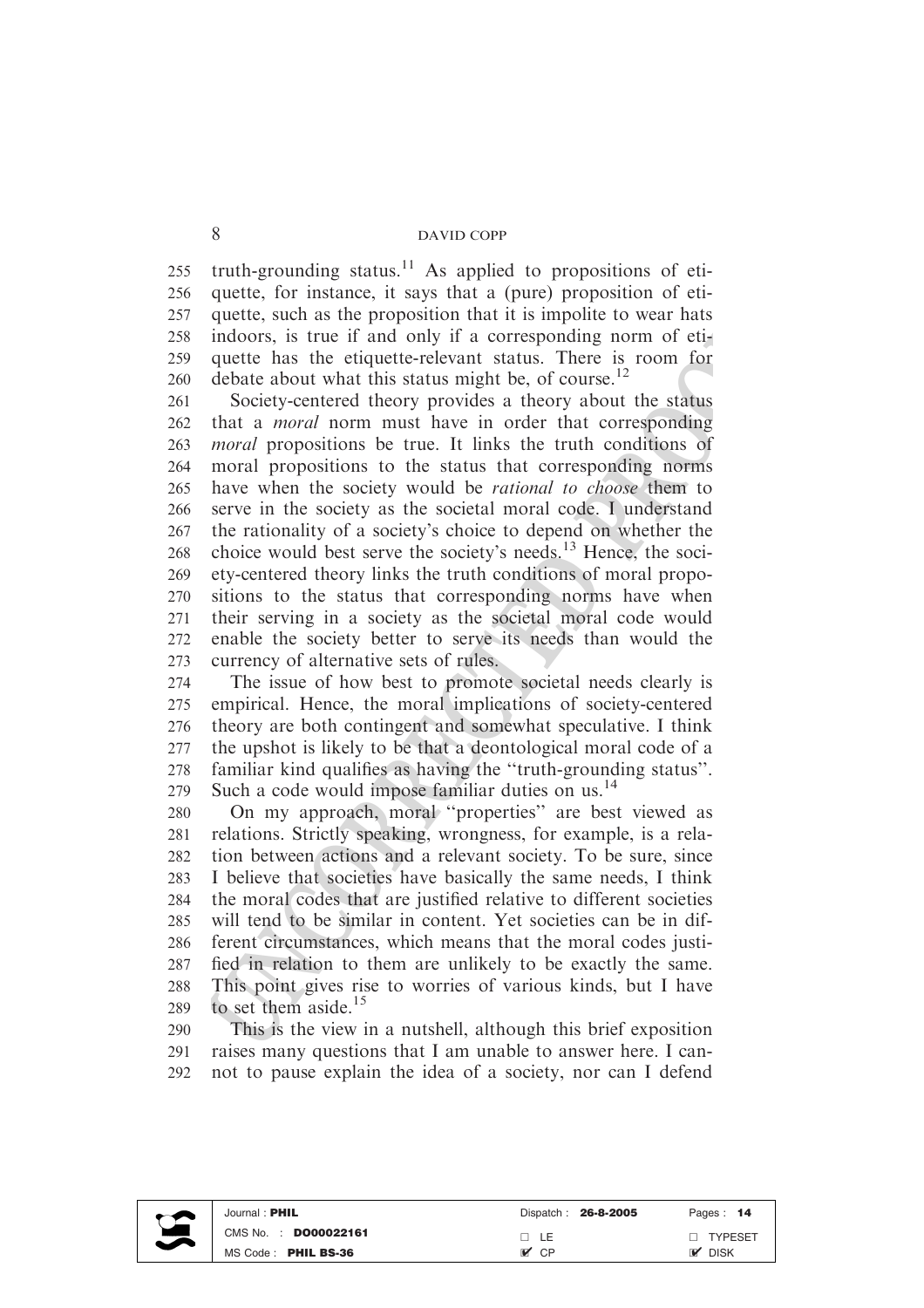the idea that societies are capable in principle of rational 294 choice.<sup>16</sup> It is important that society-centered theory qualifies 295 as a form of basic realism, but it rejects stance-indepen-dence.

### 297 4. SOCIETY-CENTERED THEORY AND THE EUTHYPHRO OBJECTION

34 a tomi of usade transmit, but in tiglets stance-inteperate<br>dence.<br>
298 OBLECTION AND THE EUTHYPHRO<br>
298 OBLECTION<br>
298 OBLECTION<br>
298 OBLECTION<br>
According to society-centered<br>
theory has the resources to answer the Eut The question to ask at this point is whether society-centered theory has the resources to answer the Euthyphro objection. According to society-centered theory, a system of moral norms that would be rationally chosen by the society to serve as the societal moral code is deemed to have the truth- grounding status. Either the standpoint of society is moral- ized, says Shafer-Landau, or it is not. I deny that the stand- point is moralized. But then, says Shafer-Landau, ''there is no reason to expect that the principles that emerge from such a construction process will capture our deepest ethical convic- tions, or respect the various platitudes that fix our under- standing of ethical concepts'' (p. 42, footnote suppressed). It is true that in society-centered theory, the norms with the rel- evant truth-grounding status are ones that society would be rational to choose. But Shafer-Landau objects, it needs to be explained why choices that are responsive to non-moral rea-sons should be definitive of moral truth (p. 43).

 I have attempted to explain this by motivating both the norm-based theory and the society-centered account of morality. In doing so, I have invoked certain theoretical ideas as well as ideas that I view as platitudes. It is a platitude, I think, that the point of morality is to make it possible for societies to get along together, to cope with common difficul- ties, and to work together cooperatively. I have also invoked empirical claims that seem plausible, such as the claim that societies need a shared moral code to get along together. It is natural as well to think that the currency of some moral codes would do better than the currency of some others at enabling societies to get along. A society surely would be rational to choose a moral code that would do better than

| Journal : <b>PHIL</b>       | Dispatch: <b>26-8-2005</b> | Pages: 14         |
|-----------------------------|----------------------------|-------------------|
| CMS No. : <b>DO00022161</b> | $\Box$ IF                  | <b>TT TYPESET</b> |
| MS Code: PHIL BS-36         | $V$ CP                     | $\mathbb{R}$ DISK |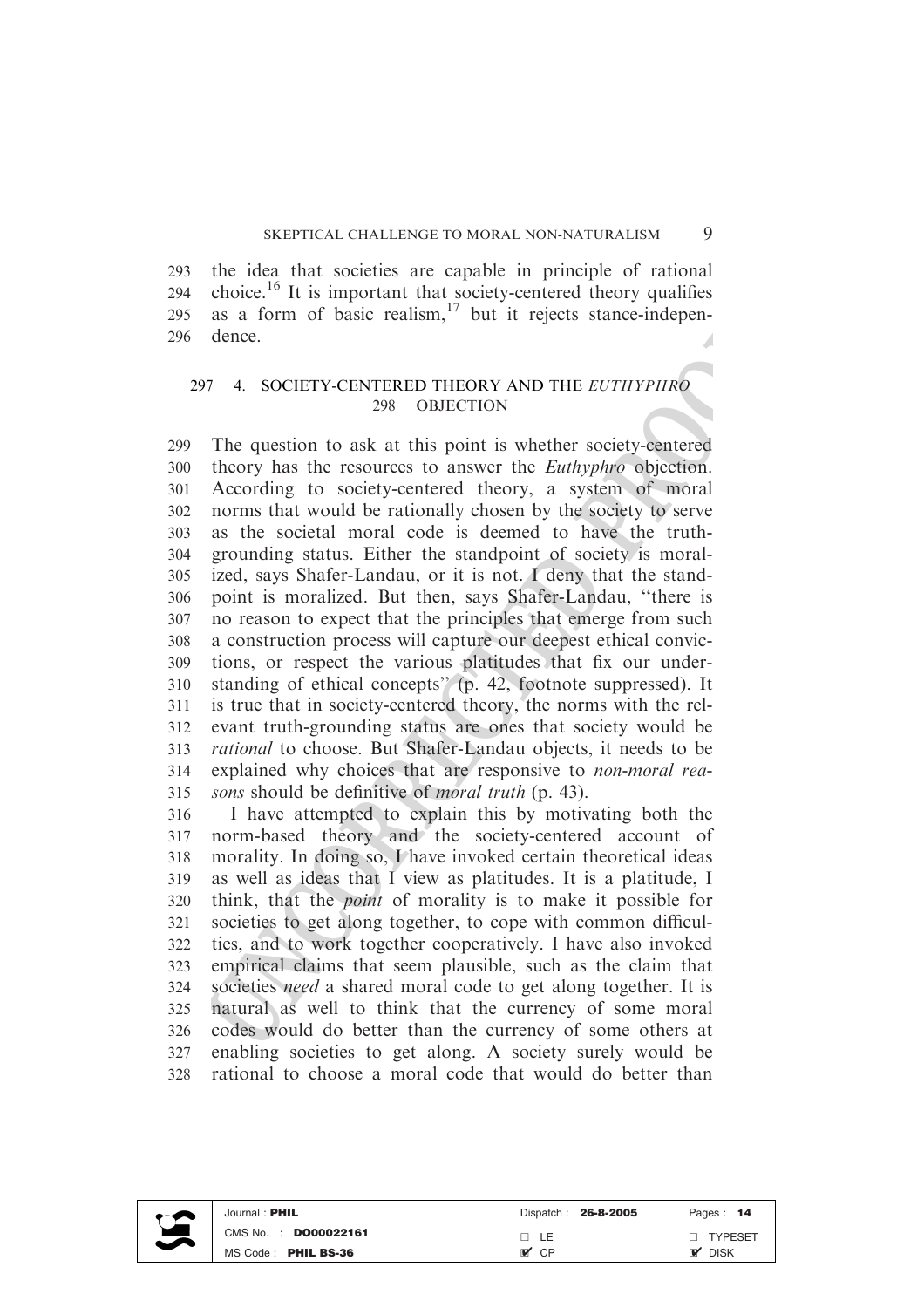the alternatives. It is a short step from these ideas to the soci-ety-centered theory.

 Shafer-Landau doubts that constructivism can ''capture our deepest ethical convictions'', and this is a serious chal- lenge to society-centered theory. Obviously, however, I can- not attempt to address this worry here. I have attempted to answer worries of this kind in other work.<sup>18</sup>

 Shafer-Landau points out that a constructivist theory needs to be able to rebut ''a host of criticisms peculiar to its own formulation'' (p. 43). Of course this is true of any theory. One worry is especially serious, however. It is the objection I mentioned before that since society-centered theory and simi- lar theories invoke norms of practical rationality, they owe us an account of the normativity of judgments of practical ratio- nality. Have we simply moved the problem of normativity back one step?

since - Lemanus total volume to the correlation and the repet of society-centered theory. Obviously, however, 1 can-<br>heng to society-centered theory. Obviously, however, 1 can-<br>heng the correlation of this kind in other w Society-centered theory is ''reductionist''; it ''reduces'' the normativity of morality to the normativity of rational 347 choice.<sup>19</sup> It postpones the difficult question of whether it is possible to explain normativity in a fundamental way, or whether, instead, normativity must be left as an unexplained primitive. To be sure, a reductionist theory must eventually face the challenge of defending the theory of rational choice that it presupposes. This can be done, however. Elsewhere I have proposed a theory that accounts for the truth conditions of judgments of self-grounded rationality by combining the norm-based account with a theory of the truth-grounding sta- tus of norms of rational choice.<sup>20</sup> It is important to note, however, that there is no need to rest society-centered theory on a theory of rational choice.

 The central ideas of the theory are that any society needs to have a societal moral code in order to enable its people to get along together, and that some possible societal moral codes are such that their currency would do better at en- abling this. Given these ideas, I claim roughly that a society would be rational to choose a societal moral code. But the central ideas could be captured without making any such claim. In recent work where I have applied the theory, I have

| Journal : <b>PHIL</b>       | Dispatch: 26-8-2005 | Pages: 14          |
|-----------------------------|---------------------|--------------------|
| CMS No. : <b>DO00022161</b> | $\Box$ IF           | <b>THE TYPESET</b> |
| MS Code: PHIL BS-36         | $\mathbb{R}$ CP     | <b>V</b> DISK      |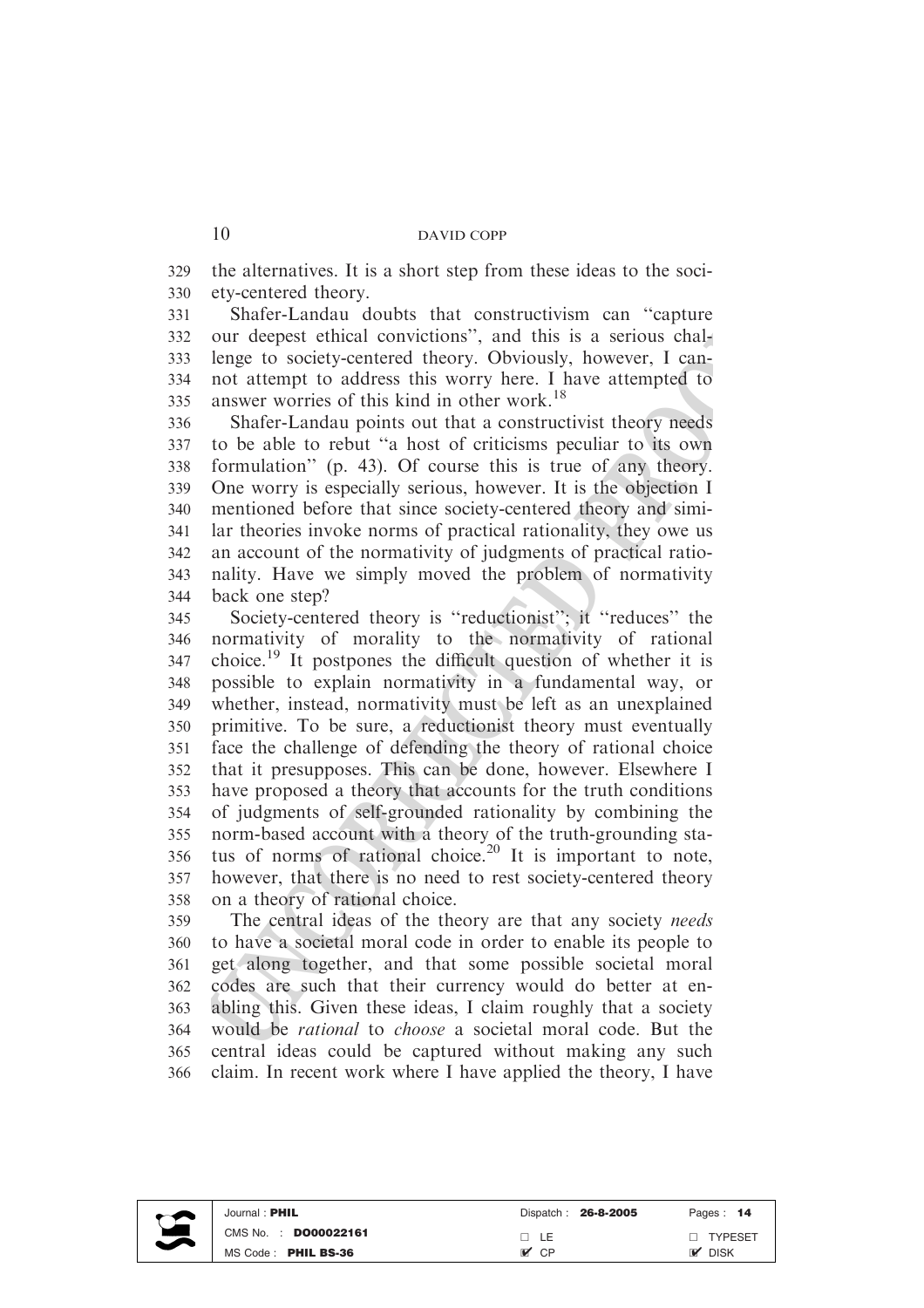emphasized the point about the societal need for a societal moral code. I have been implicitly using a version of society- centered theory that does not rely on claims about rational societal choice.<sup>21</sup> This version of the theory explains the truth conditions of moral propositions in terms of the status that moral norms have when their currency in a society would en- able the society better to meet its needs than would the cur- rency of alternative sets of rules. Call this the ''basic'' society- centered view. The basic society-centered theory has the theo- retical advantage that it does not presuppose a theory of practical rationality.<sup>22</sup>

exercise throw y mat causes mot tay on teams anotheliational product<br>societal choice.<sup>21</sup> This version of the theory explains the truth<br>conditions of more of the state that<br>moral norms have when their currency in a societ Although the original society-centered theory is construc- tivist, the basic theory is not. According to the basic theory, the truth of a moral proposition depends on which system of norms is such that its currency would best serve the needs of the relevant society, but this is a stance-independent matter. Hence, the basic theory is an example of stance-independent realism. But since the original theory and the basic theory are merely different formulations of the same underlying view, 386 and since they are (nearly) extensionally equivalent,  $2<sup>3</sup>$  the dif- ference between constructivism and stance-independent moral realism is rather shallow.

 I now turn to the skeptical worries about morality that I mentioned before. Unlike society-centered theory, Shafer- Landau's theory is unable to provide substantive answers to these worries. The problem is not that his theory is a kind of stance-independent realism. The basic society-centered theory is a form of stance-independent realism and it deals with the skeptical worries. The problem is that Shafer-Landau's theory is a kind of bald moral realism that lacks sufficient internal structure to address the worries.

### 5. SKEPTICISM ABOUT MORALITY

 Imagine someone who aims simply to live his life in accord with his own ends. He recognizes no constraints on his pursuit of his ends. In some moods he concedes that he has reasons to live in accord with his ends, but he is not fully convinced that

| Journal : <b>PHIL</b>       | Dispatch: 26-8-2005 | Pages: 14      |
|-----------------------------|---------------------|----------------|
| CMS No. : <b>DO00022161</b> | $\Box$ IF           | $\Box$ TYPESET |
| MS Code: PHIL BS-36         | $\mathbb{R}$ CP     | <b>IV</b> DISK |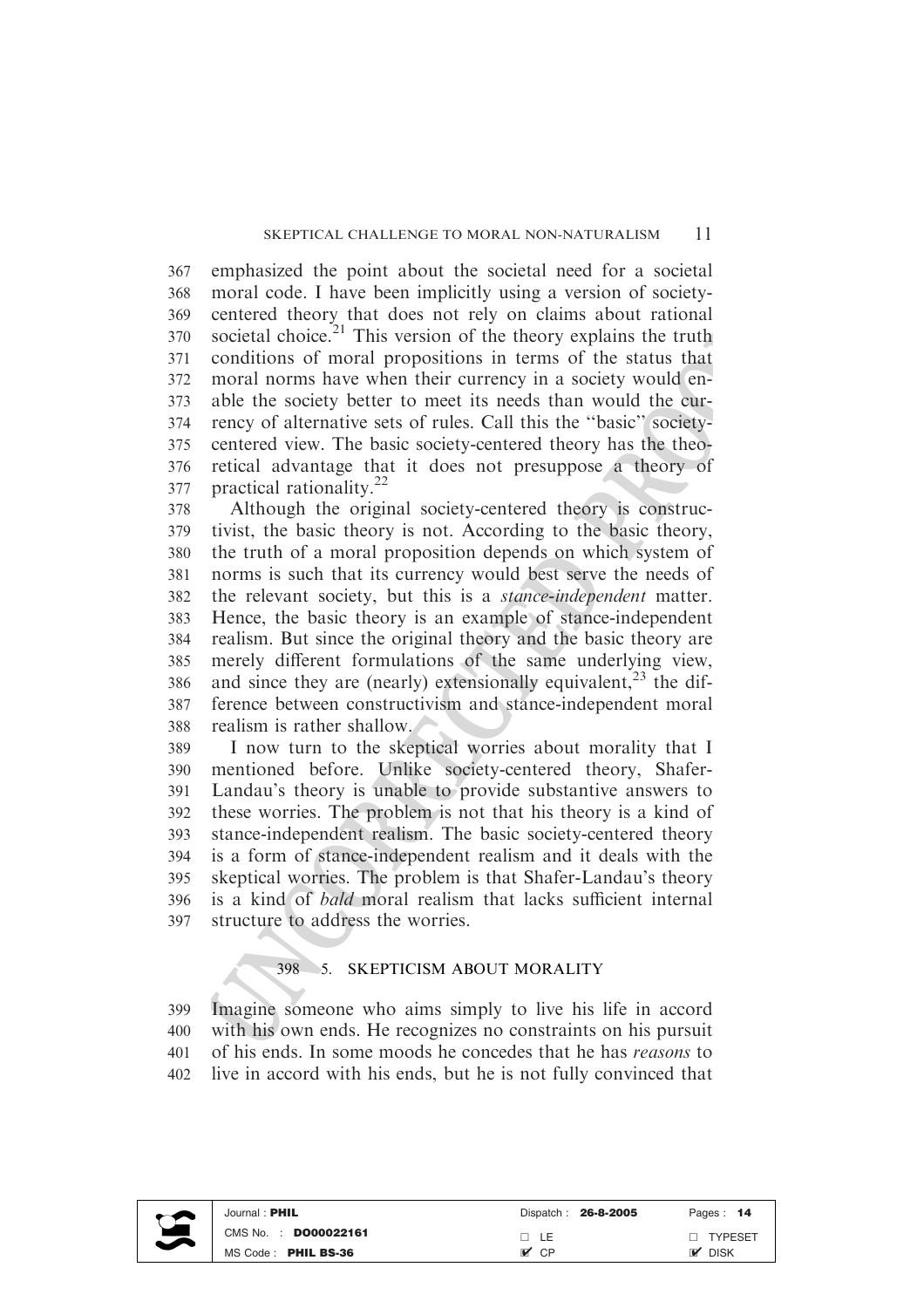mimore teasar to pay actuation to: ris single methale and the some that we would characterize as moral values as well as some the would characterize as moral values as well as thinks it is nonsense to suppose that there ar there are any reasons at all. He denies that there are any stan- dards, other than those set by his own ends, that he has any intrinsic reason to pay attention to. His ends might include some that we would characterize as moral values as well as some we would characterize as epistemic. Nevertheless, he thinks it is nonsense to suppose that there are moral con- straints on his behavior. He cannot see what in the world could make it the case that there are obligations or reasons that constrain his pursuit of what he values. He cannot see what in the world could make any facts be normative or have normative significance. Of course, he cannot avoid making decisions, but he makes decisions in light of his own ends.

 This person accepts a kind of moral skepticism that is, I think, more resilient than any argument that could be given for it. In this respect, his skepticism is similar to skepticism about the existence of God. It has a life of its own, not dependent on arguments. I think that an adequate meta-ethi-420 cal theory must take these skeptical concerns seriously.<sup>24</sup>

 The society-centered theory provides a distinctive kind of answer to the concerns. It explains what would make it the case that we have moral duties and reasons, and it explains what would give certain facts moral significance. It is embed- ded in a general theory of normative judgment, the norm- based theory, which can be used to explain what gives rise to other kinds of reasons, such as epistemic reasons and self-grounded practical reasons.

 Of course a skeptic might be dissatisfied with the answers provided by society-centered theory. Some might think, for example, that the theory does not provide an adequate ac-432 count of the stringent normativity of moral judgment.<sup>25</sup> But society-centered theory does at least address the skeptical concerns and provide answers to them.

 Shafer-Landau discusses three questions that are closely re- lated to the skeptical worries. They are, ''What makes moral judgments true?'' (p. 45), ''Why is it that the correct moral standards are correct?'' (p. 46), and ''How is it that moral obli- gations are intrinsically reason-giving?'' (p. 49). He concedes that his position provides no substantive answers to these

| Journal : <b>PHIL</b>       | Dispatch: 26-8-2005 | Pages: 14         |
|-----------------------------|---------------------|-------------------|
| CMS No. : <b>DO00022161</b> | $\Box$ IF           | <b>NO TYPESET</b> |
| MS Code: PHIL BS-36         | $V$ CP              | $\mathbb{R}$ DISK |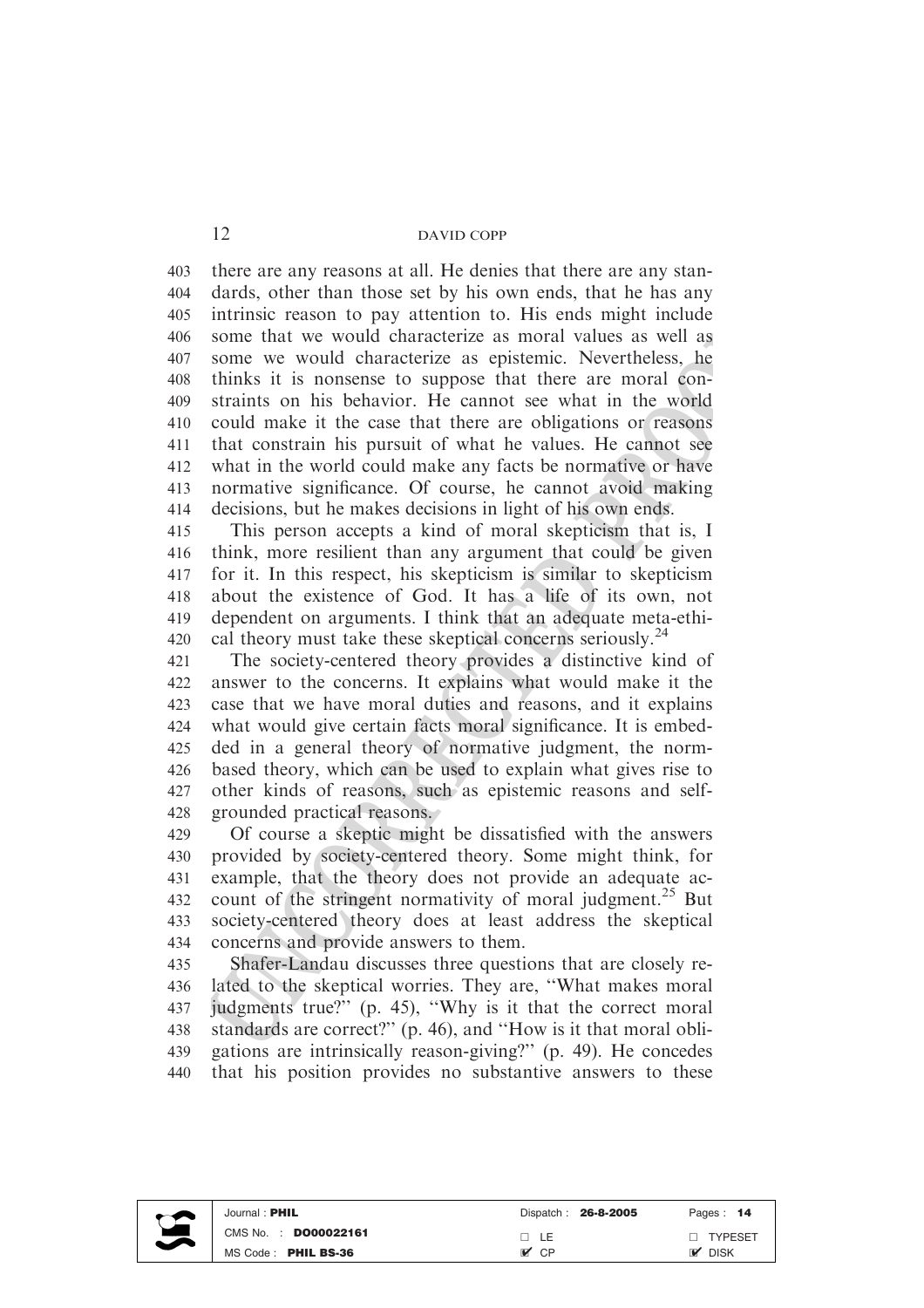questions that would be of interest to skeptics (or ''anti-real- ists'') (p. 48). At bottom, Shafer-Landau thinks there is noth- ing that makes the true moral standards be true or that makes moral obligations entail reasons. These things ''simply are true'', just as the laws of physics simply are true, ''and there won't be any illuminating explanation of what makes them true'' (p. 47, also p. 46). This is ''a brute fact about the way the world works'' (p. 48). I find this difficult to believe. Shafer- Landau admits that his responses don't inspire him ''with any sense of satisfaction'' and that they are not likely to ''go any way toward assuaging the worries of moral antirealists'' (p. 48). But he says the point is simply that if ''some standard is true, irreducible, and to be construed realistically, then noth- ing makes it true'' (p. 48). This is to concede the inability of his theory to deal substantively with the skeptical worries.

me mat masse in the moral standards of the or that inteacts the depthene in the depthene in the dark of physics simply are true", just as the laws of physics simply are true" (p. 47, also p. 46). This is "a brute fact abo Shafer-Landau concedes that constructivism ''has a decided explanatory advantage over moral realism'' (p. 46, sic). He suggests, however, that ''if realism's explanatory deficit is as serious as constructivists allege, then we ought to be antireal- ists about everything''. He says this because he thinks realism about any subject matter gives rise to skeptical worries analo- gous to those that afflict his theory and faces similar difficulty in answering the worries (p. 48). But the skeptical concerns at issue here are focused specifically on morality and arise chief- ly because of the normativity of moral judgment. They do not arise with respect to every subject matter. Moreover, the difficulty faced by Shafer-Landau's theory is not due to the fact that it is realist. Society-centered theory is a form of ba- sic realism and the basic society-centered theory is a natural- istic form of stance-independent moral realism. Some realist theories do address the skeptical concerns.

 I conclude that Shafer-Landau's theory is unable to address the skeptical concerns in a substantive way. Is this a serious problem? Shafer-Landau seems to concede that it is. He acknowledges that constructivism has ''a distinctive explanatory advantage and ought to be preferred'', other things being equal (p. 51). But he doubts that other things 478 are equal. For, he says, the *Euthyphro* problem "besets all

| Journal : <b>PHIL</b>       | Dispatch: 26-8-2005 | Pages: 14         |
|-----------------------------|---------------------|-------------------|
| CMS No. : <b>DO00022161</b> | $\Box$ IF           | <b>NO TYPESET</b> |
| MS Code: PHIL BS-36         | $\mathbb{R}$ CP     | $\mathbb{R}$ DISK |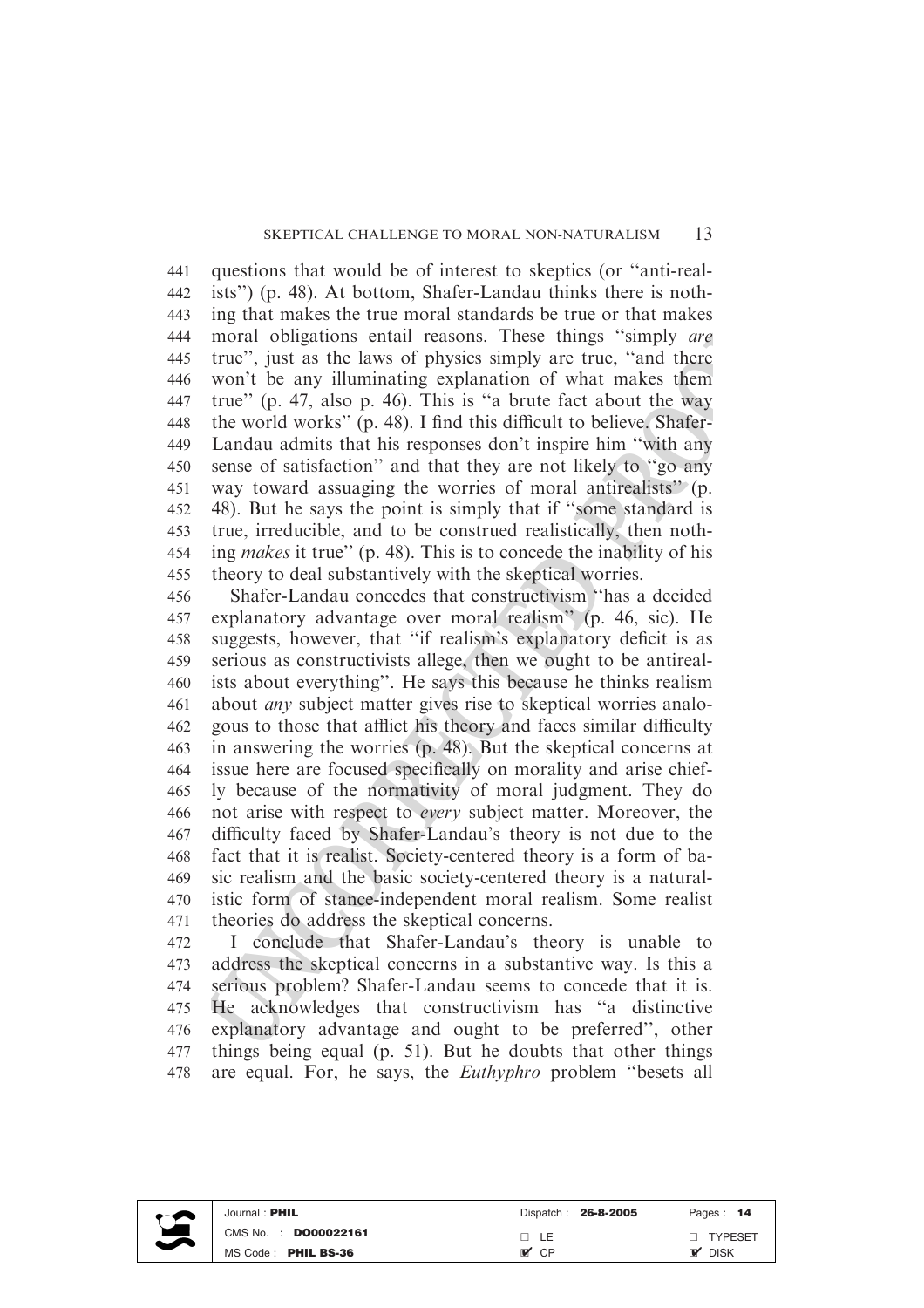forms of constructivism'', and any constructivist theory must be vindicated ''against all criticisms specific to its particular formulation'' (p. 51). I have argued, however, that the Euthyphro problem does not beset all constructivist theories. Moreover, some forms of stance-independent realism address the skeptical concerns. Of course any theory must attempt to answer criticisms. The fundamental criticism of Shafer-Lan- dau's moral realism is that it does not have the resources to deal with the skeptical worries. If we take these worries seri- ously, then we cannot be satisfied with a theory that fails to address them in a substantive way.

#### 490 NOTES

| 401        | formulation (p. 31). I have argued, however, that the                                                                                                  |  |  |
|------------|--------------------------------------------------------------------------------------------------------------------------------------------------------|--|--|
| 482        | <i>Euthyphro</i> problem does not beset all constructivist theories.                                                                                   |  |  |
| 483        | Moreover, some forms of stance-independent realism address                                                                                             |  |  |
| 484        | the skeptical concerns. Of course any theory must attempt to                                                                                           |  |  |
| 485        | answer criticisms. The fundamental criticism of Shafer-Lan-                                                                                            |  |  |
| 486        | dau's moral realism is that it does not have the resources to                                                                                          |  |  |
| 487        | deal with the skeptical worries. If we take these worries seri-                                                                                        |  |  |
|            |                                                                                                                                                        |  |  |
| 488        | ously, then we cannot be satisfied with a theory that fails to                                                                                         |  |  |
| 489        | address them in a substantive way.                                                                                                                     |  |  |
|            |                                                                                                                                                        |  |  |
|            | 490<br><b>NOTES</b>                                                                                                                                    |  |  |
|            |                                                                                                                                                        |  |  |
| 491        | * I am grateful to Jon Tresan for helpful comments.                                                                                                    |  |  |
| 492        | Russ Shafer-Landau, Moral Realism: A Defense (Oxford: Clarendon                                                                                        |  |  |
| 493        | Press, 2003). Subsequent references to this book will be found in paren-                                                                               |  |  |
| 494        | theses.                                                                                                                                                |  |  |
| 495        | $\overline{\mathbf{c}}$<br>David Copp, Morality, Normativity, and Society (New York: Oxford                                                            |  |  |
| 496        | University Press, 1995). Hereafter cited as "Copp, 1995". Shafer-Landau                                                                                |  |  |
| 497        | classifies my view as constructivist (p. 39).                                                                                                          |  |  |
| 498        | Regarding irrealism, see pp. 15 and 17-18. Regarding cognitivism, see                                                                                  |  |  |
| 499        | p. 39.                                                                                                                                                 |  |  |
| 500        | See my "Introduction: Meta-Ethics and Normative Ethics", forthcoming                                                                                   |  |  |
| 501        | in David Copp (ed.), Oxford Handbook of Ethical Theory (New York: Ox-                                                                                  |  |  |
| 502<br>503 | ford University Press, 2005). Properly understood, the fifth thesis is com-<br>patible with non-naturalism, and also with nominalism about properties. |  |  |
| 504        | <sup>5</sup> Philip Quinn, 'Theological Voluntarism', forthcoming in David Copp                                                                        |  |  |
| 505        | (ed.), Oxford Handbook of Ethical Theory. In the following I draw on my                                                                                |  |  |
| 506        | "Introduction: Meta-Ethics and Normative Ethics".                                                                                                      |  |  |
| 507        | Quinn, "Theological Voluntarism".                                                                                                                      |  |  |
| 508        | $\overline{1}$<br>Immanuel Kant, Grounding of the Metaphysics of Morals, trans., James                                                                 |  |  |
| 509        | W. Ellington (Indianapolis: Hackett, 1981), e.g. Ak 449. David Gauthier,                                                                               |  |  |
| 510        | Morals by Agreement (Oxford: Clarendon Press, 1986).                                                                                                   |  |  |
| 511        | I developed both in Copp (1995).                                                                                                                       |  |  |
| 512        | <sup>9</sup> The example illustrates the relevant kind of correspondence. It is diffi-                                                                 |  |  |
| 513        | cult to generalize because of the variety of moral concepts. I discuss this                                                                            |  |  |
| 514        | issue in Copp (1995).                                                                                                                                  |  |  |
| 515        | <sup>10</sup> I am ignoring my distinction between "type-one" and "type-two" nor-                                                                      |  |  |
| 516        | mative propositions (Copp, 1995, pp. 22–24).                                                                                                           |  |  |
| 517        | A "pure" normative proposition of type K has no non-K-normative                                                                                        |  |  |
| 518        | entailments or presuppositions (other than those given by the norm-based                                                                               |  |  |

| Journal : <b>PHIL</b>       | Dispatch: 26-8-2005 | Pages: 14         |
|-----------------------------|---------------------|-------------------|
| CMS No. : <b>DO00022161</b> | $\Box$ IF           | $\Box$ TYPESET    |
| MS Code: PHIL BS-36         | $V$ CP              | $\mathbb{R}$ DISK |